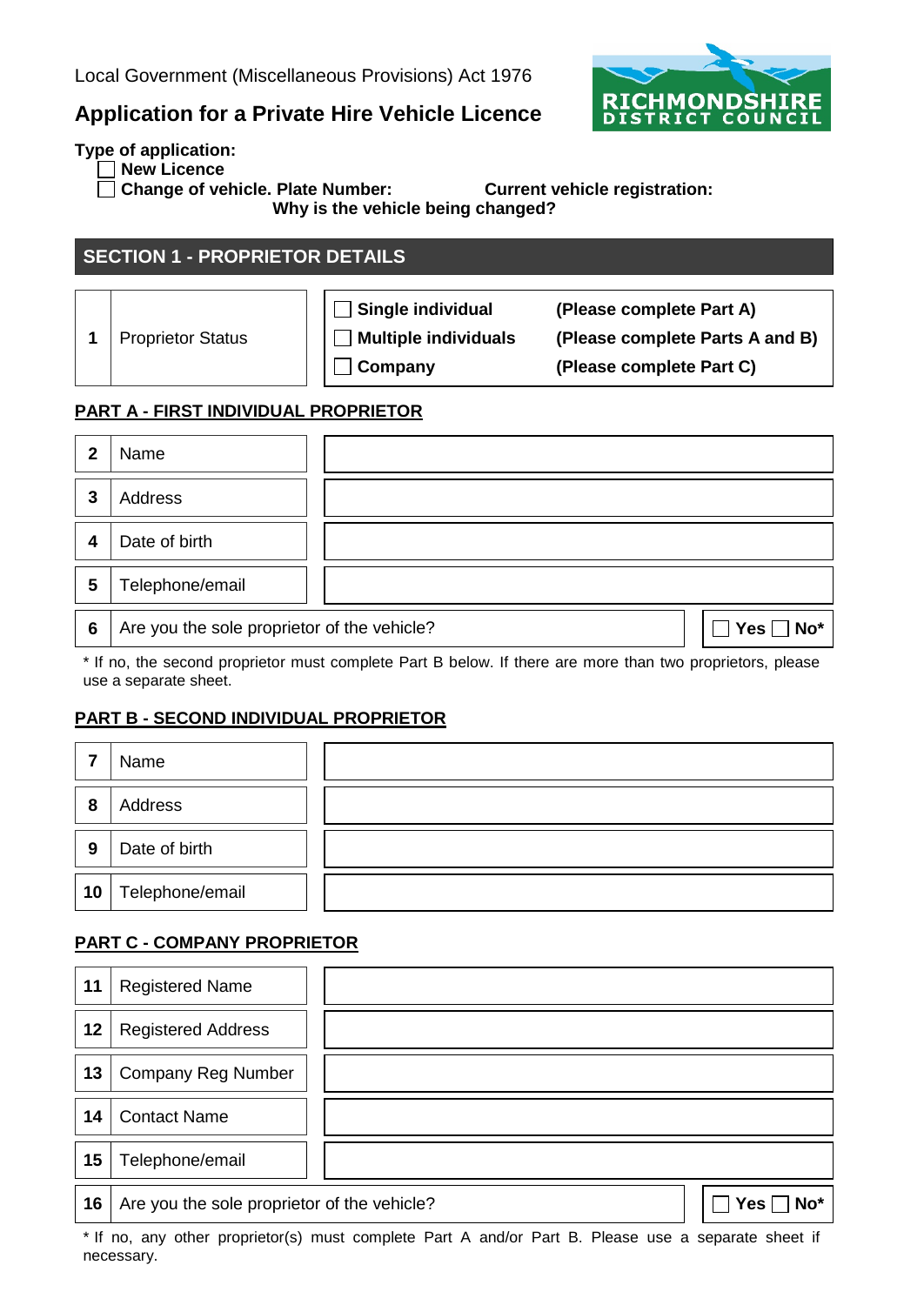## **SECTION 2 - VEHICLE DETAILS**

| 17 | <b>Registration number</b>                      |                                                                                                                                                  |                  |
|----|-------------------------------------------------|--------------------------------------------------------------------------------------------------------------------------------------------------|------------------|
| 18 | Make and Model                                  |                                                                                                                                                  |                  |
| 19 | Colour                                          |                                                                                                                                                  |                  |
| 20 | Engine number                                   |                                                                                                                                                  |                  |
| 21 | Chassis number                                  |                                                                                                                                                  |                  |
| 22 | Number of passengers<br>(excluding driver seat) |                                                                                                                                                  |                  |
| 23 | sheet.                                          | Has this vehicle ever been involved in an accident or recorded as an<br>"insurance write off"? If yes, please provide full details on a separate | Yes<br><b>No</b> |
| 24 |                                                 | Is this vehicle wheelchair accessible (i.e. adapted or designed to carry at<br>least one wheelchair user whilst in their wheelchair)?            | Yes<br>No        |

#### **SECTION 3 – DECLARATION AND SIGNATURE**

**To be completed by all persons named on the application form. In the case of a company proprietor, the form should be signed by an authorised officer of the company.**

I hereby declare that the above information is true to the best of my knowledge. I understand that it is a criminal offence to make a false statutory declaration.

| 25 | Signature           |  |
|----|---------------------|--|
| 26 | Name (please print) |  |
| 27 | Date of signature   |  |
|    |                     |  |
| 28 | Signature           |  |
| 29 | Name (please print) |  |
| 30 | Date of signature   |  |

Please call the Licensing Section on 01748 901181 to arrange an appointment if you wish to return this form in person.

This authority is under a duty to protect the public funds it administers, and to this end, may use the information you have provided on this form for the prevention and detection of fraud. It may also share this information with other bodies responsible for auditing and administering public funds for these purposes.

Office Use Only